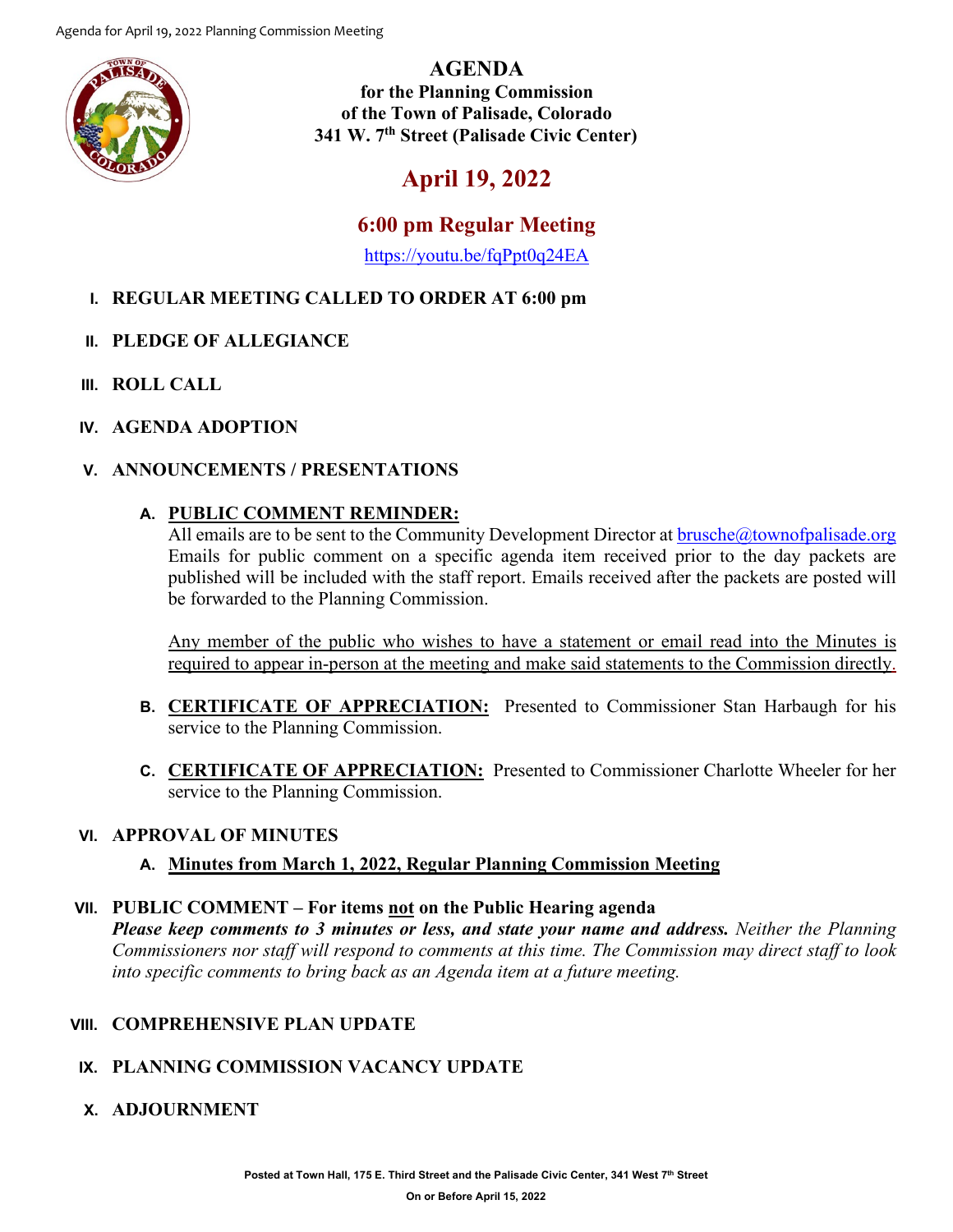

#### **MINUTES OF THE REGULAR MEETING OF THE PALISADE PLANNING COMMISSION March 1, 2022**

The regular meeting of the Planning Commission for the Town of Palisade was called to order at 6:00 pm by Chair Riley Parker with Commissioners present: Penny Prinster, Andy Hamilton, David Hull, and Vice-Chair Stan Harbaugh. Commissioner Charlotte Wheeler was absent. A quorum was declared. Also in attendance were Community Development Director Brian Rusche and Administrative Assistant Shelley Kopasz.

#### **AGENDA ADOPTION**

*Motion #1* by Commissioner Prinster, seconded by Commissioner Harbaugh to approve the agenda as presented.

A voice vote was requested Motion carried unanimously

#### **APPROVAL OF MINUTES**

*Motion #2* by Commissioner Prinster, seconded by Commissioner Harbaugh, to approve the Minutes from the January 18, 2022, Regular meeting of the Palisade Planning Commission, as presented.

A voice vote was requested Motion carried unanimously

#### **PUBLIC COMMENT**

None was offered.

#### **PUBLIC HEARING, I**

*PRO 2022-5, LINCOLN WOODWORKS REZONE LOCATED AT 119 N. BOWER STREET, PARCEL # 2937-091-00-112 LOCATED AT 119 N. BOWER STREET, PARCEL # 2937-091-00-112*

Chair Parker opened the public hearing at 6:06 pm.

Community Development Director (CDD) Rusche reviewed his staff report, clarifying the findings of fact, and recommendation of approval. Mr. Rusche referenced the following sections of the Land Development Code:

#### **Section 4.02.E. Approval Criteria:**

NO REZONING MAY BE APPROVED BY THE TOWN BOARD UNLESS ALL OF THE FOLLOWING CRITERIA ARE SATISFIED:

**1. Consistency with the adopted plans and policies of the Town;**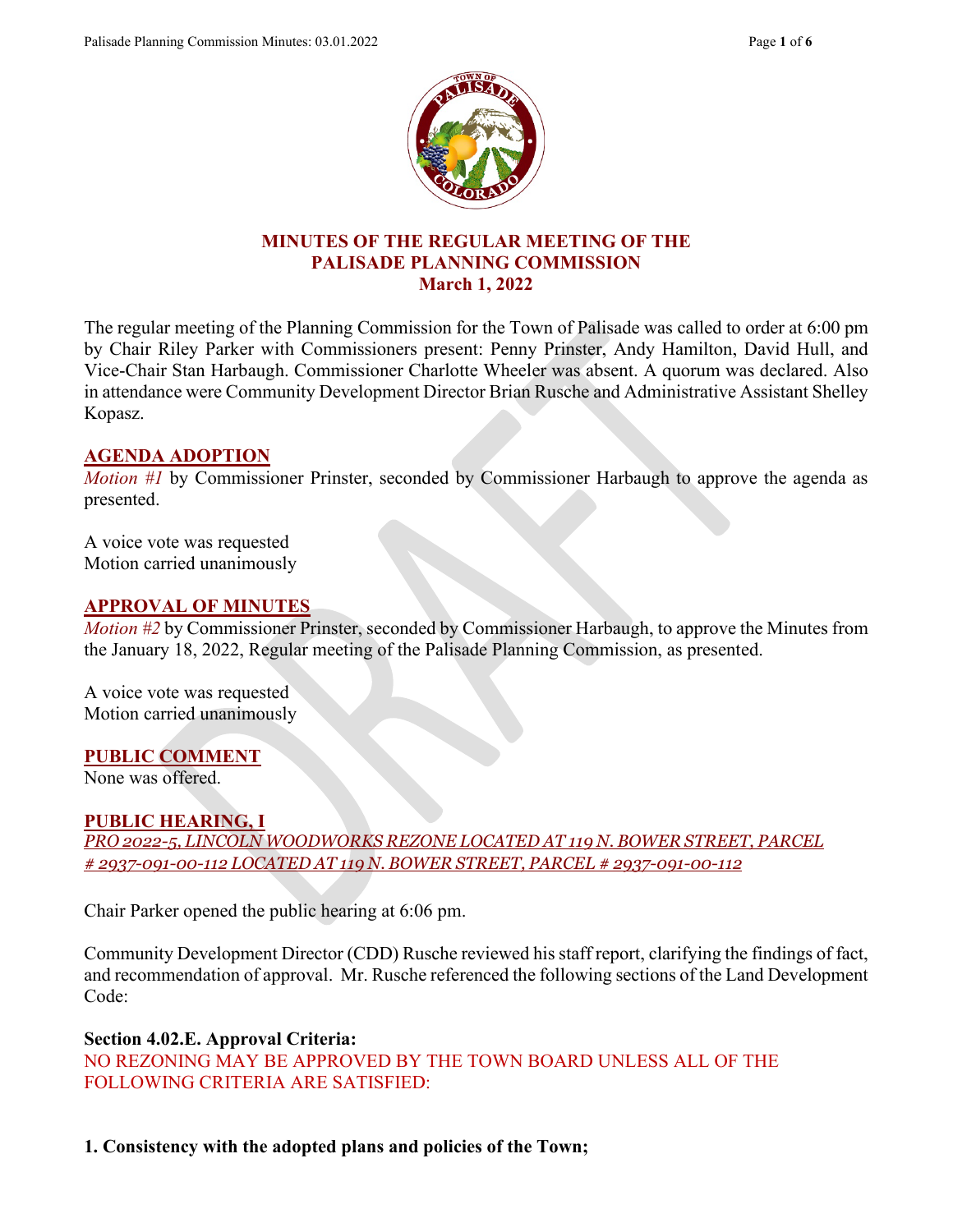*The Comprehensive Plan – Future Land Use Map (2007) designates the subject property as commercial, which is reflected by its current zoning. However, it also designated the existing location of Lincoln Woodworks as commercial, despite its existing industrial zoning.*

*The Light Industrial zone is established to promote the retention and growth of employment opportunities by providing areas where a broad range of industrial uses may locate and where options for complementary uses exist (Section 5.04.C – LDC).*

*There is very little industrial property within the Town limits. In fact, this building appears to be the largest building available in Town for any kind of industrial use. The Land Development Code (LDC) has been amended since the 2007plan to limit the intensity of industrial uses within the Town. The proposed zone change would allow for the transition of the Food Bank building to a viable, homegrown industry that has successfully operated in the exact same neighborhood for over a decade.*

#### **2. Suitability of the subject property for uses permitted by the current versus the proposed district;**

*The Light Industrial zone is established to promote the retention and growth of employment opportunities by providing areas where a broad range of industrial uses may locate and where options for complementary uses exist (Section 5.04.C – LDC).*

*The subject property is surrounded by other commercial/industrial uses (including the existing location of Lincoln Woodworks) and has access to two streets. The building was constructed in 1972 and has been used by the Food Bank of the Rockies since 2012. Significant improvements to the site were made by the Food Bank as part of their approval in 2012.* 

*The building has approximately 29,096 square feet of heated area. This is over five times as large as the existing location of Lincoln Woodworks in Palisade (they must rent additional space throughout the Grand Valley). The proposed relocation would allow the business to consolidate with room to grow. One of the primary concerns with the Food Bank operation was the increase in truck traffic because of the increased demand for their services. The proposed relocation of Lincoln Woodworks would reduce the overall truck traffic, as their business is differentiated by having smaller and less frequent deliveries to and from the site.*

#### **3. Whether the proposed change tends to improve the balance of uses or meets a specific demand in the Town;**

*There is very little industrial property within the Town limits. In fact, this building appears to be the largest building available in Town for any kind of industrial use. The Land Development Code (LDC) has been amended since the 2007 plan to limit the intensity of industrial uses within the Town. The proposed zone change would allow for the transition of the Food Bank to a viable, home-grown industry that has successfully operated in the exact same neighborhood for over a decade.*

#### **4. The capacity of adequate public facilities and services including schools, roads, recreation facilities, wastewater treatment and water supply facilities and stormwater drainage facilities for the proposed use;**

*Unlike a residential use, an industrial use does not impact school enrollment or parks and recreation facilities. The site is accessible from North River Road and Bower Avenue. The building is currently a warehouse use, and any interior improvements would have to be done to current building codes. Utilities are already provided to the building. There is existing parking on this site that is shared with the current location of Lincoln Woodworks, so that arrangement would now become more formal due to the sale of the building to Lincoln.*

**5. It has been determined that the legal purposes for which zoning exists are not contravened;** *The legal purposes for which zoning exists are not contravened by this request. The applicant has been up front about their intentions for the property and even hosted a "neighborhood meeting" on January 27, 2022, to discuss their plans with the neighborhood.*

**6. It has been determined that there will be no adverse effect upon adjoining property owners unless such effect can be justified by the overwhelming public good or welfare; and** *Adjoining property will not be adversely affected by this development. As compared to the current use,*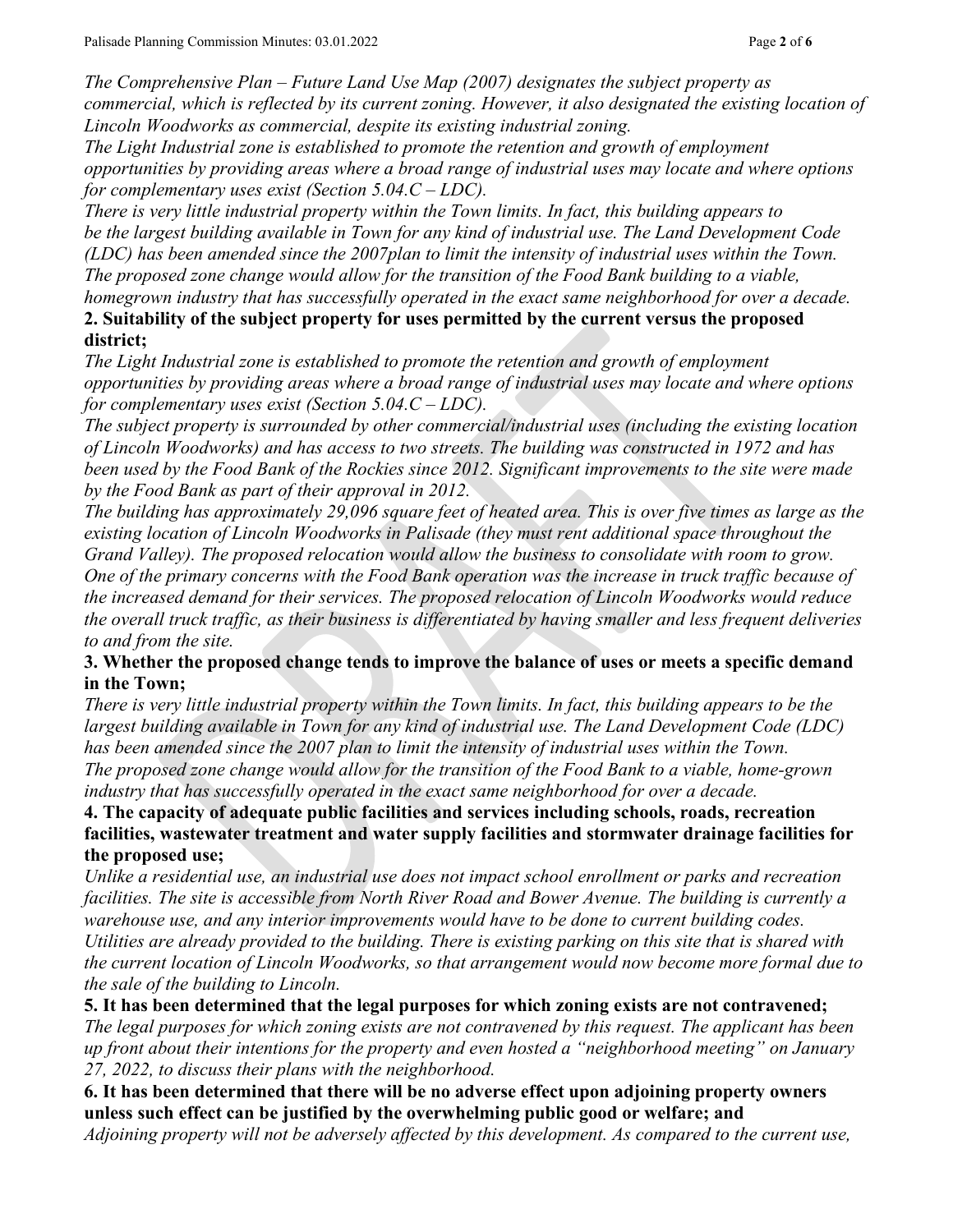*which certainly provides a benefit to the community, the proposed use will have less impact while allowing for continued beneficial use of this large space. The Food Bank made significant upgrades to the property to bring the site into conformance with the LDC, including landscaping, that will be maintained by the new owner. The industry currently operates next door with little discernable impact upon the neighbors.*

**7. It has been determined that no one (1) property owner or small group of property owners will benefit materially from the change to the detriment of the general public.**

*The public would benefit from the consolidation of a viable, home-grown industry being able to remain in Palisade.*

Applicant Curt Lincoln (683 38 3/8 Road Palisade, CO 81526) explained that he has been at the neighboring location for 13 years. They purchased the building at 119 N Bower Street and currently lease the building to the Food Bank. He stated that the Food Bank will be in the facility until December 2022. Mr. Lincoln said they plan to make interior renovations rather than to the exterior structure. This location will allow them to be in one facility larger than the 12,000 square feet they currently use in three different locations. They held an informal meeting for the neighboring property owners at the Ordinary Fellow.

#### Public Comment

*James Cole (188 E 2nd Street, Palisade, CO). He expressed his support for the rezone. He did feel that there would be less truck traffic and would like to see no more access on Bower for truck traffic.* 

Chair Parker opened the hearing to Commissioner comment.

*Commissioner Hull inquired about the truck traffic and how the change would impact the number of trucks delivering goods. Mr. Lincoln noted that bringing their locations under one roof will reduce truck traffic from their existing location next door.* 

*Chair Parker commented that the truck traffic would significantly be reduced with the Food Bank no longer operating out of the location.*

*Vice-Chair Harbaugh questioned the code change regarding the Food Bank continuing to operate there and if they would be complying to the code change. Director Rusche responded that since they operated before the code change, they remain compliant.*

*Motion #3* by Commissioner Prinster, seconded by Commissioner Hull, to recommend approval of Pro 2022-5 – Lincoln Woodworks rezone – rezone property at 119 N. Bower Street to Light Industrial.

A roll call vote was requested.

**Yes:** Vice-Chair Harbaugh, Commissioner Prinster, Commissioner Hull, Commissioner Hamilton, Chair Parker.

**No: Absent:** Commissioner Wheeler Motion Carried.

Chair Parker closed the public hearing at 6:26 pm.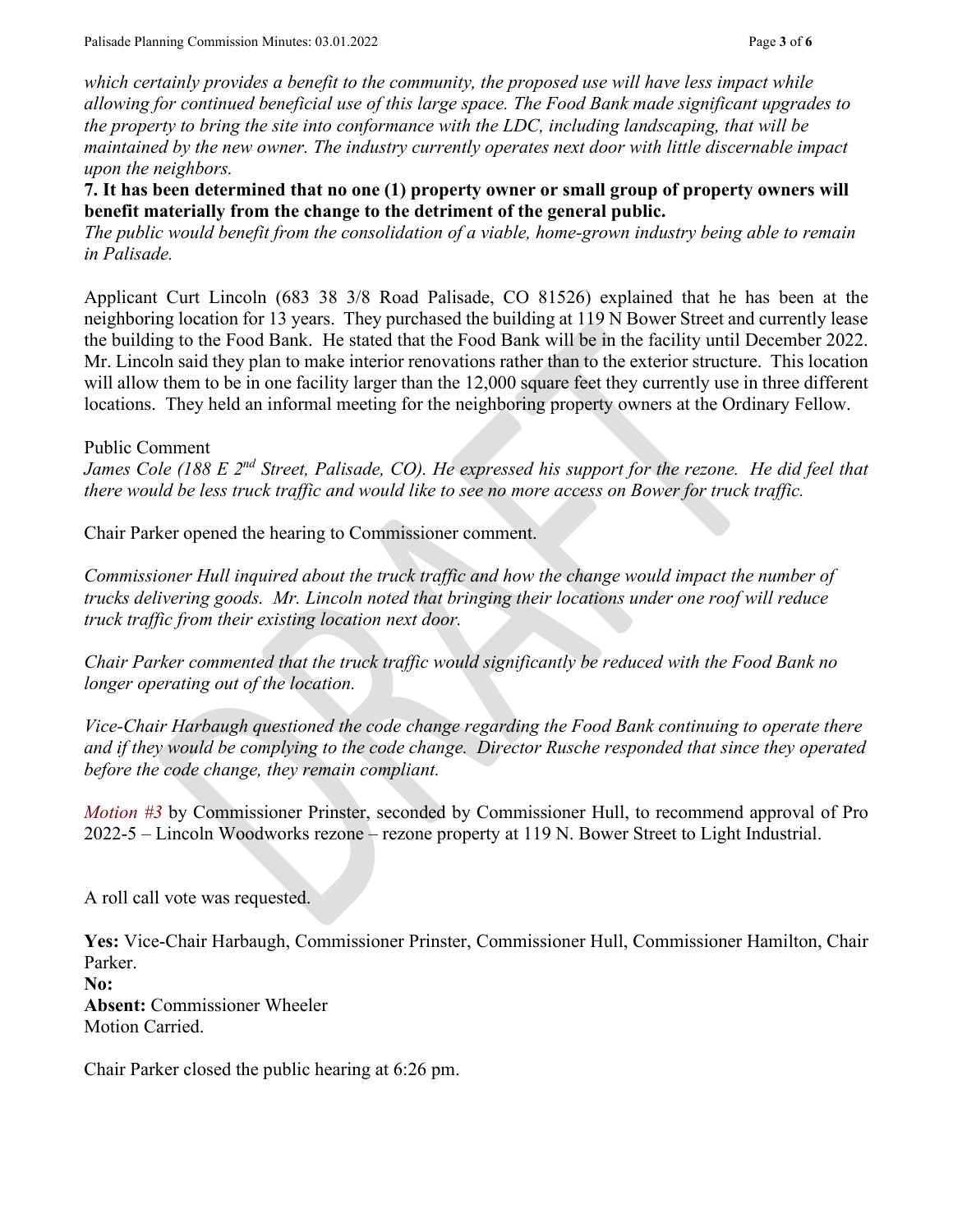## **PUBLIC HEARING II**

#### *PRO 2022-7, TALLANT BED AND BREAKFAST CONDITIONAL USE PERMIT (CUP) LOCATED AT 3819 NORTH RIVER ROAD, PARCEL # 2937-091-00-051*

Chair Parker opened the public hearing at 6:27 pm.

CDD Rusche reviewed his staff report, clarifying the findings of fact, and recommendation of approval. Mr. Rusche referenced the following sections of the Land Development Code:

#### **LAND DEVELOPMENT CODE – CRITERIA FOR DECISION**

Bed and Breakfasts are governed by Section 7.03.C of the Land Development Code (LDC). This section was recently amended by Ordinance No. 2022-01 to allow for the use of accessory buildings on the same property as the primary residence in the operation of a bed and breakfast. The applicant has addressed these standards as follows *(response in italics)*:

#### **7.03.C. Bed and Breakfast**

A bed and breakfast establishment is permitted subject to the following standards:

1. Either the owner or operator of the bed and breakfast must be a full-time resident of the property in which the bed and breakfast establishment is housed.

*The owner and operator are full time residents of the main residence on the property.* 

2. No exterior evidence of the bed and breakfast shall be allowed, except for one (1) wall sign no larger than twelve (12) square feet or one (1) free-standing sign not to exceed four (4) square feet and not to exceed a height of four (4) feet. A larger sign may be applied for under the conditional use permit process as defined in Section 4.07.

*Signage will be used according to regulations and town approval. (An application will follow if this CUP is approved.)* 

3. No food preparation, except beverages, is allowed within individual guestrooms. Meal service may be provided.

*Breakfast service will be provided.*

The applicant has submitted a floor plan for the accessory unit that will become the guestroom. There are no cooking facilities shown on this floor plan.

4. Preparation and service of food shall conform to all applicable regulations of the State of Colorado. *Breakfast service will conform with State of Colorado regulations. (Applicant understands that food preparation is not permitted in the ADU.)* 

5. All parking areas on property (except driveways) shall be behind any building lines and must be screened from the view of adjacent residences to a height of six (6) feet by a solid screening fence or dense shrubs and vegetation.

*Ample gravel parking is within the property line and screened from adjacent residences by a 6' fence.*  6. Parties, receptions, events or similar functions intended to draw in excess of two hundred (200) people shall require a Temporary Use Permit and shall be limited to a total of six (6) such functions per calendar year.

*Nightly guests will be limited to six (four adults and two children). The B&B property will not be used for special events of a commercial nature.* 

CONDITIONAL USE PERMIT

A conditional use is a use that may or may not be appropriate depending on the location and the conditions imposed upon the approval of the use that are designed to reasonably mitigate any adverse impacts on surrounding properties. Approval of a conditional use permit allows for flexibility and to help diversify uses within a zoning district.

**Section 4.07.E. Conditional Use Permit Findings of Fact:**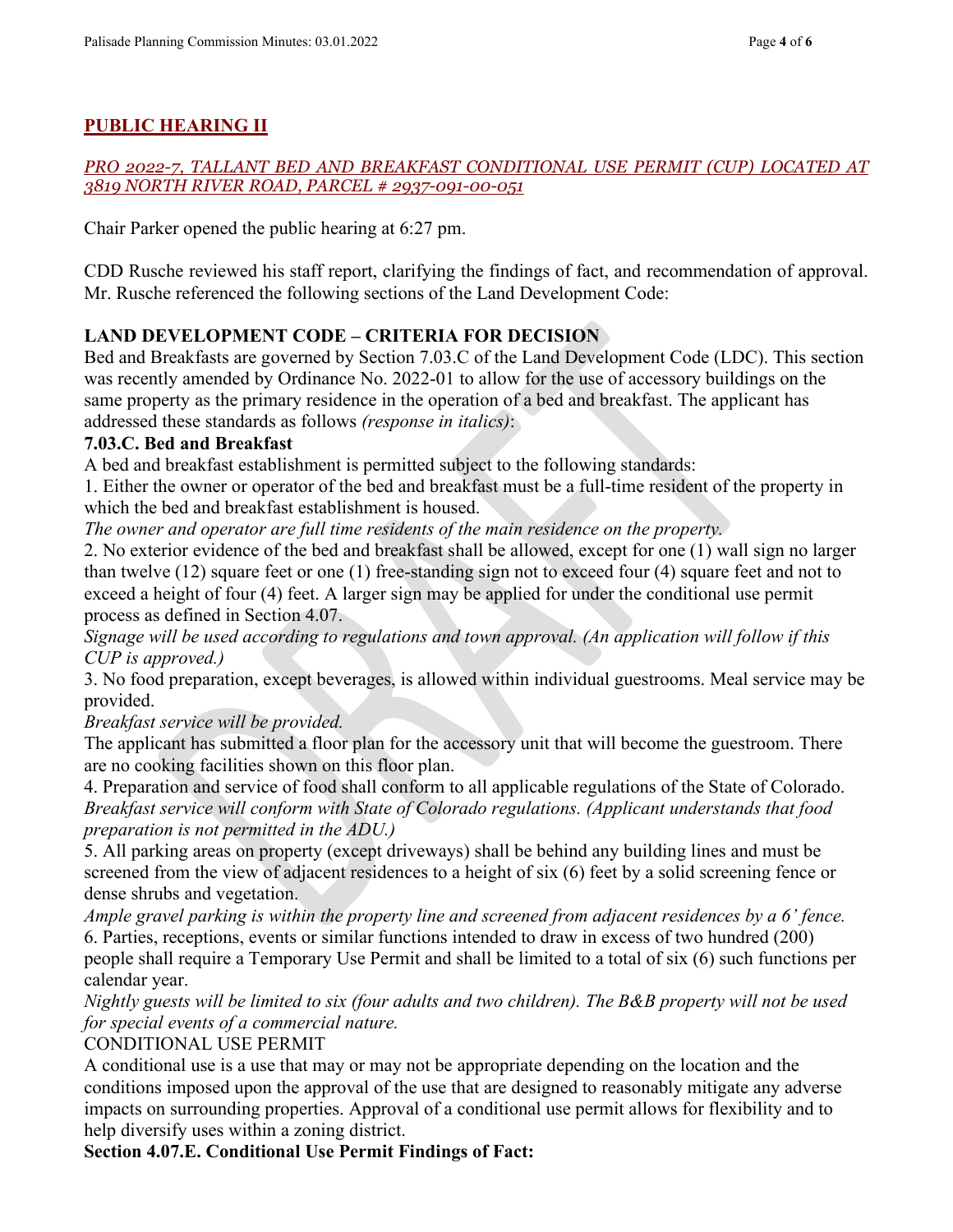#### NO CONDITIONAL USE PERMIT SHALL BE APPROVED UNLESS THE FOLLOWING FINDINGS ARE MADE CONCERNING THE APPLICATION:

1. That the application will not materially endanger the public health or safety if located where proposed and developed according to the plans as submitted and approved.

The application will not materially endanger the public health or safety.

*The property is setback away from North River Road and has views of the Colorado River. Although the parcel is technically landlocked, access to the site is by means of a driveway within and easement for ingress and egress recorded in 1999 (Reception # 1882119). The site has sufficient space to accommodate the additional parking required for guests of the bed and breakfast.*

2. That the application meets all required specifications and conforms to the standards and practices of sound land use planning and other applicable regulations.

The application conforms to the standards and practices of sound land use planning*.*

*The LDC requires a conditional use permit within the low-density residential zone for a bed and breakfast. The recently approved change to the LDC allows for the use of the accessory structure as part of the bed and breakfast, since it is on the same property as the primary residence. The standards for a bed and breakfast fond in Section 7.03.C have been addressed.*

3. That the application will not substantially injure the value of adjoining or abutting property and will not be detrimental to the use or development of adjacent properties or other neighborhood uses.

The application will not substantially injure the value of adjoining property or detrimental to their use. *The area along North River Road exhibits a mix of uses, including light industrial, commercial, and residential. This property has been used for a law office as well as an accessory dwelling unit (not at the same time) and the proposed bed and breakfast would replace these uses but would continue to have the same low-impact character as the previous uses. Adjacent to the property is the Palisade River House (311 Troyer), an approved short-term vacation rental (STVR).*

4. That the application will not adversely affect the adopted plans and policies of the Town or violate the character of existing standards for development of the adjacent properties.

The application will not adversely affect the adopted plans of the Town or violate the character of the adjacent properties.

*As noted above, this neighborhood is a mix of uses and the exterior residential character of the subject property would remain unchanged. The applicant has indicated that the operation of a bed and breakfast would be beneficial to the Town's economy. Furthermore, the applicant indicates that the property owner or agent of the property owner will be on premises (as required by the LDC) to monitor guest compliance with house rules, including quiet hours.*

Applicant Tammy Tallant (3819 North River Road, Palisade, CO) presented an application for a Conditional Use Permit for the purpose of operating a Bed and Breakfast located at 3819 North River Road (Parcel # 2937-091-00-051). She explained that she has been renting the property out on a monthto-month basis. She talked about how the Bed and Breakfast business would be more conducive to the property and they would operate it as resident business owners.

Chair Parker opened the hearing to public comment.

No public comment was offered.

Chair Parker opened the hearing to Commissioner comment.

*Vice Chair Harbaugh asked how many rooms were going to be available for rent and if there were going to be separate parties renting the Bed and Breakfast at the same time. He also inquired about the parking requirements and how many existing spaces there are currently. Ms. Tallant stated that there would only be one group of guests at a time. Director Rusche clarified that it is considered only one unit and that four parking spaces are required and are provided.*